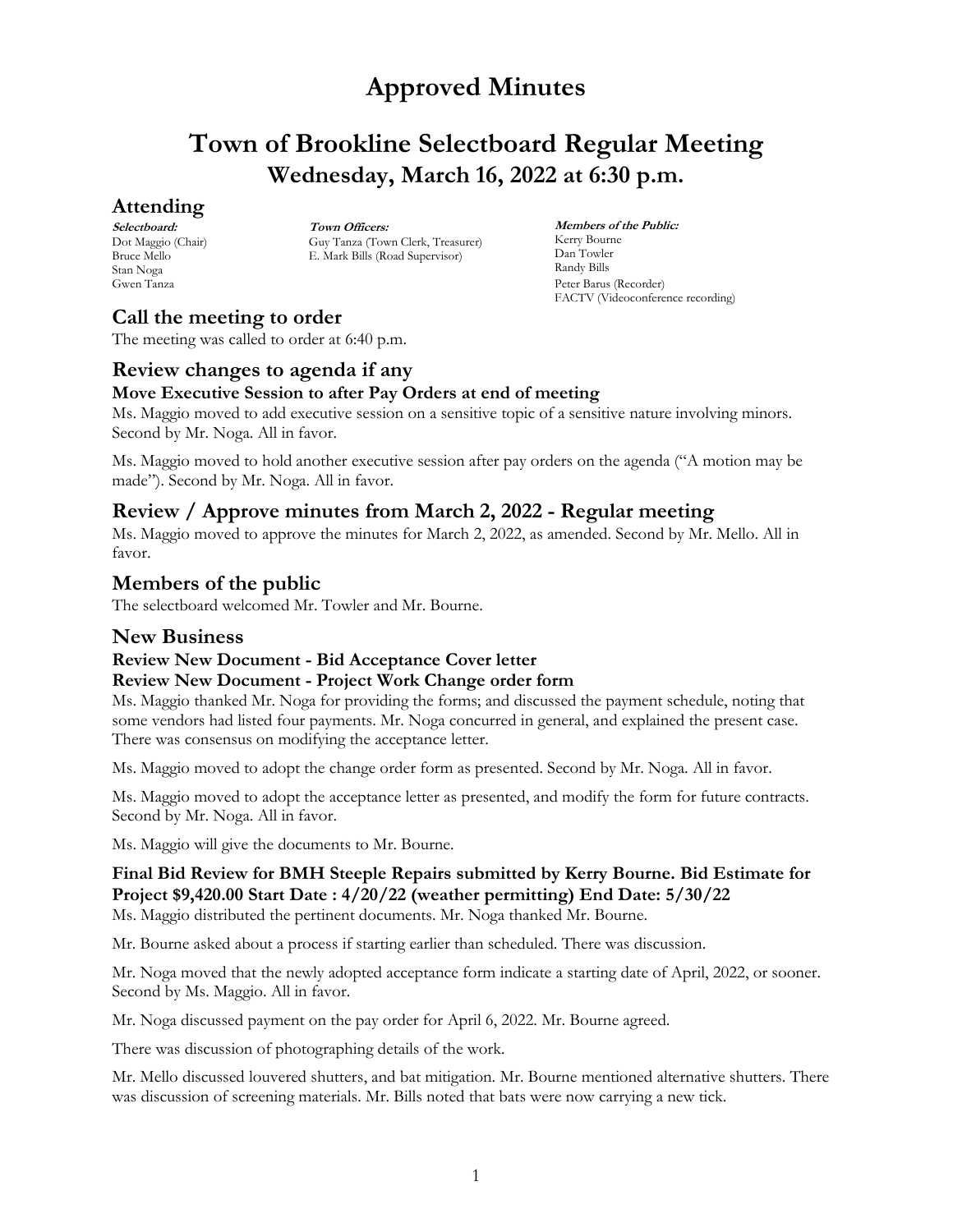# **Town of Brookline Selectboard Regular Meeting Wednesday, March 16, 2022 at 6:30 p.m.**

### **Open Bids Received for Painting the BMH Steeple RFP Review / Discuss all bids received for painting the BMH Steeple Award or Table**

Mr. Mello discussed a proposal including the lift and painting materials to be used (amount: \$10,800); and noted a warranty against peeling, etc., and references including federal projects, historic town halls, churches, etc.; and that no certificate of insurance was found with the bid.

Ms. Maggio discussed a proposal specifying the work, and materials to be used, including certificate of insurance (amount: \$14,200) from Newfane Painters.

Mr. Noga read from a proposal from Momaney discussing lead paint, a lead-safe certified firm, including scope of work, methods of hand-scraping, cleaning, paint materials (amount: \$23,000), including a lift at cost of \$4,200 (one month's rental), a three-coat job, noting that this should last 15 years or more citing many churches painted, and offering front gable painting at additional cost.

Mr. Mello advised that the RFP allows application of a finish coat without primer, that would last five to seven years.

Ms. Maggio noted the three bids, with the equivalencies and differences in specifications. There was discussion of EPA compliance, and legal requirements for lead abatement.

Ms. Maggio invited Mr. Towler (BMH committee) to discuss the previous Historic Preservation Grant application and the steeple work estimated then at \$15,000. Mr. Towler noted three estimates at that time, two of the present bidders included, and observed that the range from lowest to highest bid was larger this time; recommended scrutiny to make sure the vendors were all proposing the same work; and suggested that the funds on hand would not be adequate for the Momaney bid as presented.

Mr. Noga discussed surface preparation as described in the respective proposals, noting a difference of \$9,000; and suggested tabling the matter pending further questions to the prospective vendors.

There was discussion; a BMH meeting the next day; getting the job done that was expected.

Mr. Mello discussed aspects of each proposal and suggested tabling for further consultation; that Momaney had done good work on the school; and that there were not adequate funds for Momaney's bid.

Mr. Tanza noted committee funds on hand at about \$27,000.

There was discussion of additional needs, windows. Mr. Mello discussed revisiting the question in light of contingencies that Momaney's proposal had brought to light.

Mr. Noga discussed the RFP. There was discussion of employing a professional to write RFP; an upcoming Advisory Committee meeting. Mr. Mello discussed paint-scraping operations, noting that Momaney would prepare surfaces thoroughly.

Mr. Towler discussed previous bids from 2019), noting that Momaney had bid \$15,000 for this same work; and Southern Vermont Painting and Restoration.

Ms. Maggio moved to table the matter pending further review. Second by Mr. Mello.

Ms. Maggio will consult the Advisory Committee.

On the Motion, All in favor.

It was noted that the next discussion will be April 6.

### **Review/Discuss/Comment on Putney Hazard Mitigation Plan**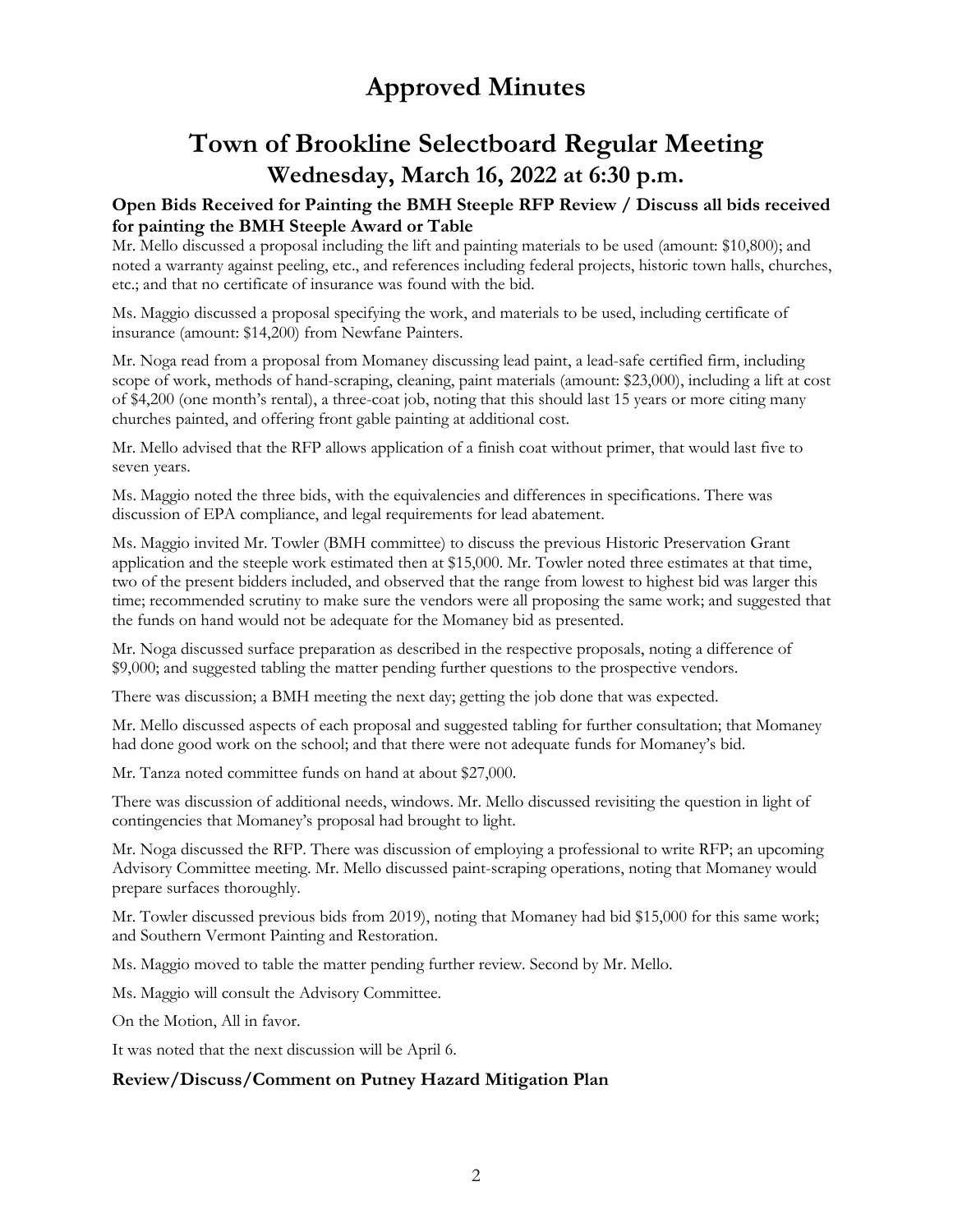# **Town of Brookline Selectboard Regular Meeting Wednesday, March 16, 2022 at 6:30 p.m.**

Ms. Maggio noted that Mr. Tanza had printed out and provided 77 pages. Mr. Noga noted reading the Putney plan and Brookline's previous one. Ms. Maggio noted information on expected work hours and differences in the length of power. outages increasing over time; and a WRC request for Selectboard comment.

Mr. Noga suggested that nothing in the Putney HMP would be adverse to Brookline, that there were no problems with the plan, or with Putney adopting such a plan.

There was consensus on approval. Ms. Maggio will communicate with the WRC.

### **Reports and Updates**

### **Road Supervisor Report - E. Mark Bills**

Mr. Bills reported that since last meeting there had been milder weather, the roads holding up well; a few trips with the grader, application of crushed stone in some rutted areas; a couple of potholes, one by the green iron bridge showing no sign of the previous patch work; crushed stone on Whitney Hill had held and might last until the warm weather.

Mr. Bills discussed rental rates for the machine rented previously; that the same rates (\$6,000./mo for the wheeled excavator, with ditch bucket and digging bucket) would apply, including \$550. for delivery each way; and that the vendor would reserve the machine if notified by June 1; that 70% of rental fees could be applied to the purchase of rented equipment.

Mr. Bills had made calls to past vendors for over-rail mowers; and noted that the week of June 21 to July 1 had been reserved, however their rental rate (previously \$3,300.) was now \$4,500. (delivery included); and discussed the likelihood of a second mowing, for which Sept 26 to 30 was tentatively reserved, making a week around July 4, and a week at the end of Summer at about \$9,000. altogether.

There was discussion. It was noted that the dates had been locked in, and to let them know if not needed.

Mr. Bills had discussed meeting with Mr. Clark the coming Monday night about grants and what could be accomplished. Ms. Maggio would be in a video meeting with another Selectboard about ARPA funds.

Mr. Bills discussed Clean Water Act-related road work, segments and priorities, deadlines; noting that Jeff Nugent had also discussed areas around town and would meet in a month to go over these questions, mapping the segments and grants.

There was discussion of high priority segments and budgets involving FEMA, and developing plans with WRC and VTRANS as well as state funding for Class 2 roads, and grant eligibility. Mr. Bills explained the dynamics of the watercourses and their interconnection, and Bennett Road, noting that impacts on further grant funding had also been discussed.

### **Update on road conditions**

Mr. Bills reported continuing to monitor the roads as frost was receding, that so far they were passable, and would be touched up as needed; that sufficient materials were on hand.

### **RFP for FEMA Paving on Putney Mountain Road and Grassy Brook Road Summer equipment needs - Rental of mower / wheeled excavator for culvert repairs. Highway Grants - Stan Noga**

### **Sand / Salt Shed update if any**

Mr. Noga reported on a presentation from Mr. Bell (February 18) needing correction, that had been addressed; and that there had been no estimates for total construction coast provided in the most recent project RFP.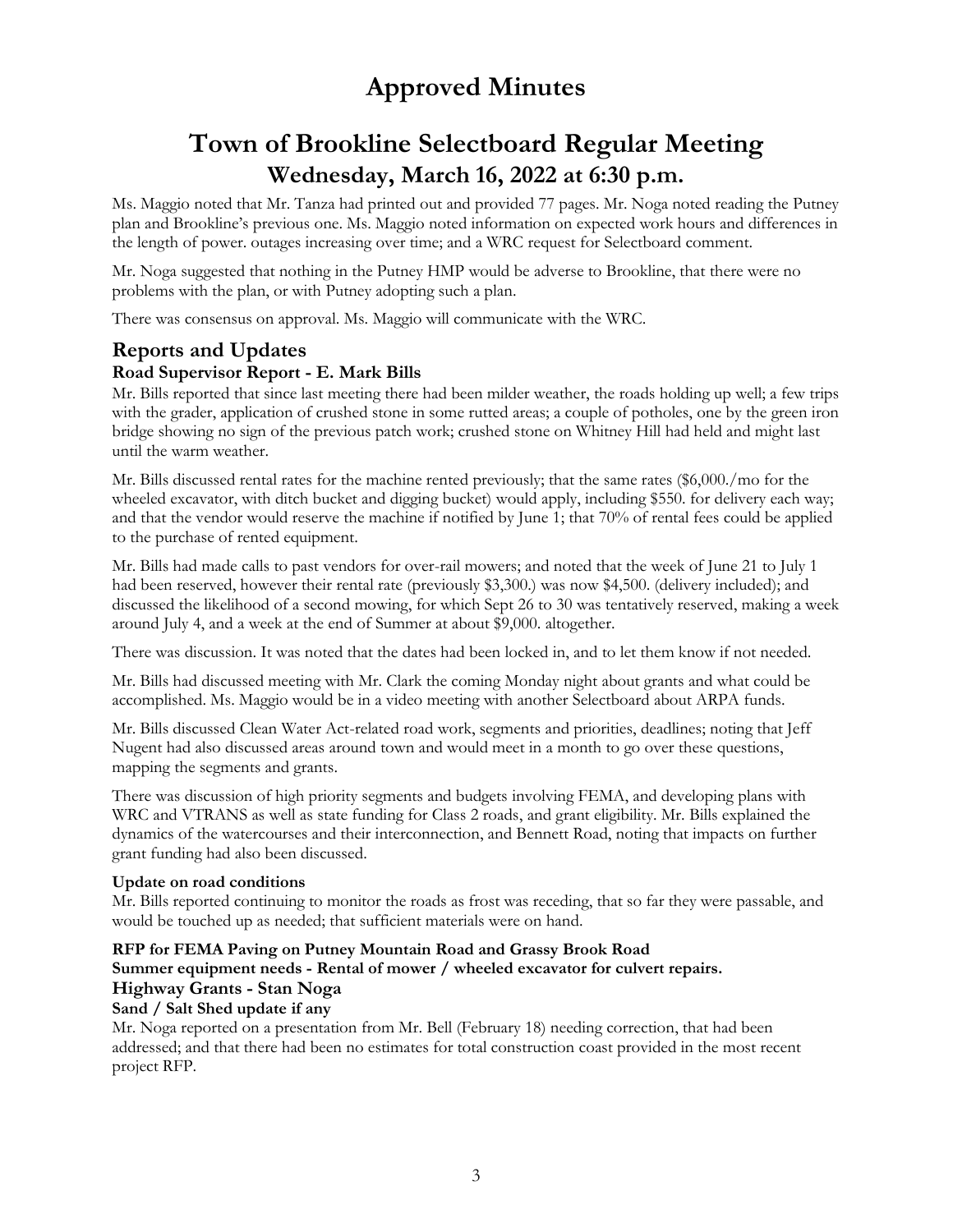## **Town of Brookline Selectboard Regular Meeting Wednesday, March 16, 2022 at 6:30 p.m.**

### **Grant planning**

There was discussion; of further specificity needed for the state; that a summary of currently active grants was anticipated; that an amendment to an existing \$36,000. grant had been discussed in correspondence among Mr. Jones and VTRANS about additional federal funds raising the allotment, and that this would have to be researched.

Mr. Bills observed that the sand/salt shed design had come from the state, and other towns had used similar blueprints, scale changes not known. Mr. Noga explained that discussion of sharing the site manager with Newfane had been halted for legal and procedural reasons. Ms. Maggio asked if the town would have any say in who the contractors would be; there was no further information.

Mr. Noga discussed plans to organize a Winter Budget Category for Grants and VTRANS. The TA60 form requires this distinction; and that the methodology FEMA used to allocate funds involved cost categories. Mr. Tanza explained the process, done annually, that brought about \$40,000. to the town.

### **Town Clerk Report - Guy Tanza**

Mr. Tanza reported the upcoming school annual meeting vote on March 23; that it was important for citizens to attend; and that the Board of Civil Authority would be needed to help count the votes on the ten Articles.

### **Dog license sale update**

Mr. Tanza reported 28 dog licenses sold so far, due April 1.

Ms. Maggio had sent out 22 form letters with hand-written notes to residents who had not registered dogs, noting that penalties would be imposed, but not retroactively; and provided a copy of the form letter.

Mr. Tanza reported the office busy with tax bill inquiries.

### **Treasurer Comments - Updates**

Mr. Tanza noted some banking to be done, catching up; not his original work; that the highway budget was in dire straits; because \$81,000 more was spent more than came in this year; and expressed hope that FEMA would come through, or ARPA funds, otherwise the town would have to borrow.

Mr. Noga discussed ARPA funds and permissible categories for allocation; that the US Treasury had announced a seminar Monday at 3pm, that he would attend.

### **Selectboard Chair Report - Dot Maggio**

### **Summary of meeting with Chris Campany on 3/08/22 at TH**

Ms. Maggio reported that the selecctboard had met with Mr. Campany, that no answers were returned yet, that a wish-list had been shared, and his staff would research available grants.

#### **Community planners to help with residential interest in ARPA**

Ms. Maggio reported that Mr. Campany had commented on getting the community, planning commissioners as well as Selectboard, interested in some ideas to create an event in the summer; and had discussed with Sara Webb, running at-large for school board by write-in.

### **ACO - Resident called with a stray dog on property.**

#### **Follow up with Vermont State Police.**

Ms. Maggio had seen a truck leaving with a dog, and discovered unlicensed dogs at a residence and would follow up; and had visited the complainant, who had been capturing the dog when another person called the police; etc.

#### **Letters sent out to 18 dog owners who did not register in 2021**

(Addressed above)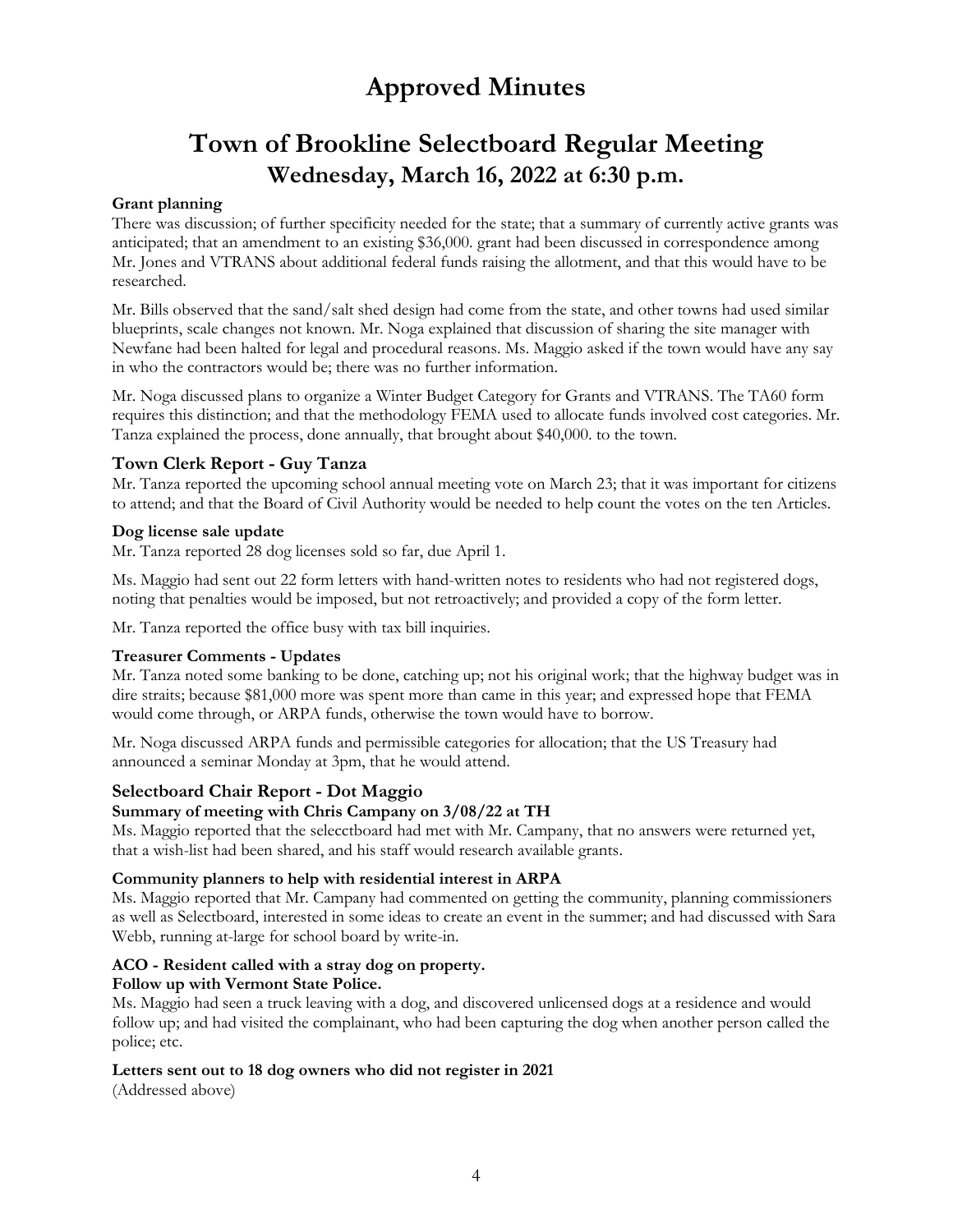## **Town of Brookline Selectboard Regular Meeting Wednesday, March 16, 2022 at 6:30 p.m.**

### **Town Building Commissioner Report - Bruce Mello**

**Summary of meeting with Cota & Cota on 3/07/22 to gather information on the current heating system at the daycare.** 

Mr. Mello discussed the air exchanger.

#### **Summary of in person meeting with solar vendor on 3/11/22 to gather information and data at the daycare building.**

There was discussion.

### **Review and Discuss concerns about mold in the multipurpose room on an outside wall.**

Mr. Bills had pulled plywood up, examined the underside, noting that it had been cut off flush with the frame, and found it clean behind the wall as well, a stain on just the wall surface from the floor up. Mr. Mello recommended bleach and better circulation at that location. There was discussion of temperature, moldkilling paint;

Mr. Mello had discussed with Efficiency Vermont, replacing more than half the lighting with LED; that an LED rebate was increased to \$5 per bulb by EV for energy issues. Mr. Bills noted replacing sixty bulbs.

### **Any other reports - discussions from selectboard members Old Business**

### **Appointments - Motions will be made for the following positions**

Ms. Maggio had communicated with the appointees.

#### **Road Commissioner: Archie Clark**

Ms. Maggio moved to appoint Mr. Clark as Road Commissioner. Second by Mr. Noga. All in favor.

### **Pound Keeper for Town - Windham County Humane Society**

Ms. Maggio moved to designate Windham County Humane Society as Pound Keeper. Second by Ms. Tanza.

It was noted that this would be a contractual agreement.

On the Motion, all in favor.

### **Windham Solid Waste Management District - Daniel Towler**

Ms. Maggio moved to appoint Mr. Towler as representative to the WSMD. Second by Mr. Noga. All in favor

### **RESCUE Inc. Representative - Jorda Daigneault**

Ms. Maggio moved to appoint Ms. Daigneault as representative to Rescue, Inc. Second by Ms. Tanza. All in favor.

#### **Planning Committee : Daniel Klitgaard, Charlie Ezequelle, and Barbara Bourne. Two Vacancies still exist**

Ms. Maggio moved to appoint Daniel Klitgaard, Charlie Ezequelle, and Barbara Bourne to the Planning Committee. Second by Mr. Noga. All in favor

### **DVFiber Representative : Donald Demaine**

Ms. Maggio moved to appoint Donald Demaine as representative to DVFiber. Second by Mr. Noga. All in favor.

#### **Listers : Helen Holt and Mike Bills**

Mr. Tanza had spoken with the appointees, who had accepted appointment.

Ms. Maggio moved to appoint Helen Holt and Mike Bills as Town Listers. Second by Mr. Noga. All in favor

### **Forest Fire Warden - Lester D. Rink 2025**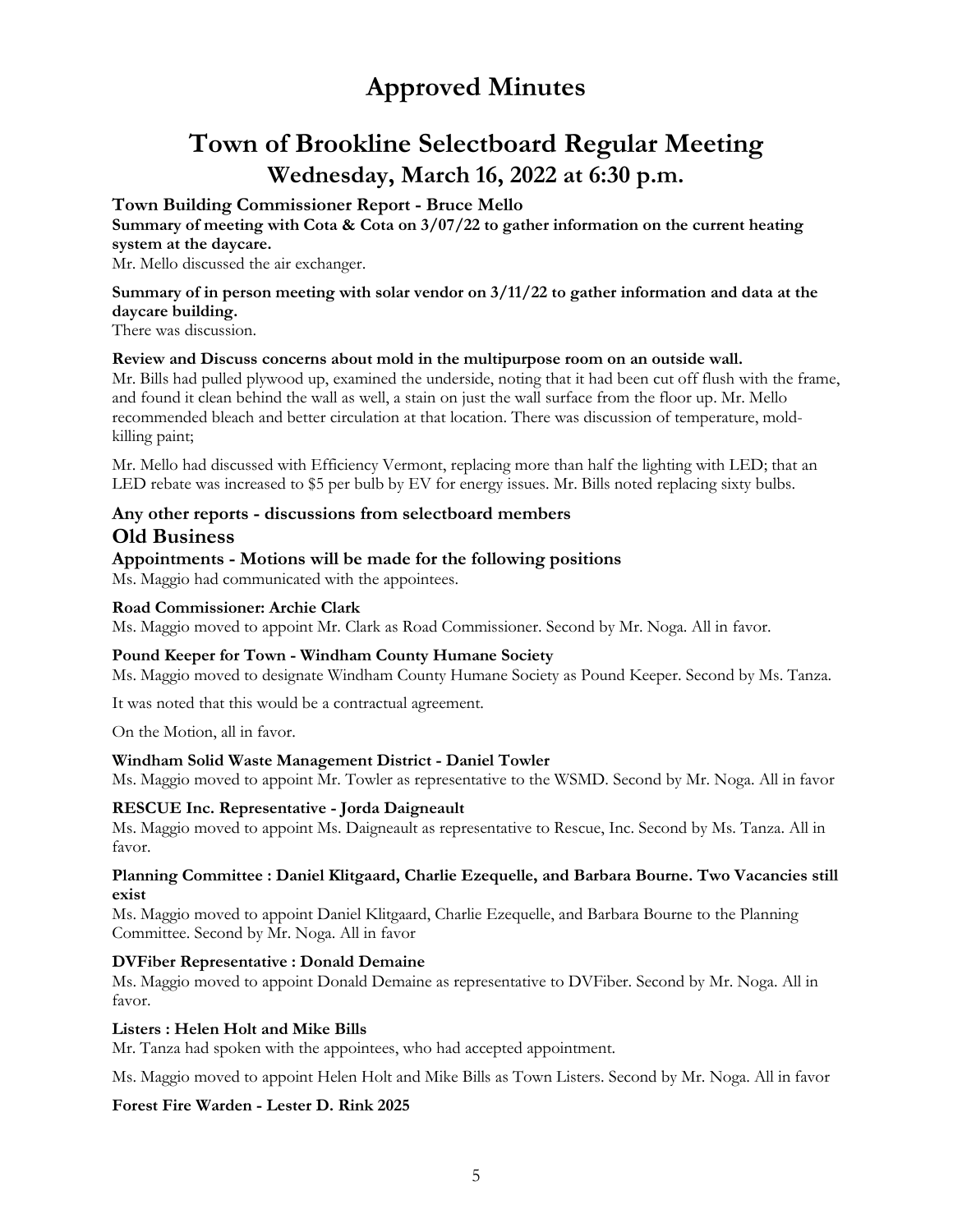## **Town of Brookline Selectboard Regular Meeting Wednesday, March 16, 2022 at 6:30 p.m.**

It was noted that no appointment was necessary at this time. There was discussion.

Ms. Maggio moved to maintain the appointment of Mr. Rink. Second by Mr. Mello. All in favor

### **SEVCA: Vacant**

As there had been no word, the matter was tabled.

#### **Town Health Officer - Dot Maggio**

It was noted that the chair would be the health officer automatically

Ms. Maggio moved to appoint Dorothy Maggio as Town Health Officer. Second by Ms. Tanza. All in favor.

### **Deputy Forest Fire Warden - Michael W. Winot**

It was noted that the term would expire in 2025.

Ms. Maggio moved to appoint Mr. Winot as Deputy Forest Fire Warden. Second by Mr. Noga. All in favor.

### **Communications**

#### **Regular Mail**

- Re: WRC Hazard Mitigation Plan
- Re: Bids for RFP

### **Email**

- Re: Request to find the resting place of ASA and MARY FULLER Revolutionary War Veteran
- Re: Planning on Highway Grants for 2022 from Windham Regional Commission.
- Re: a March 23 Australian ballot write-in.

### **Pay Orders**

### **Payroll Warrant**

Ms. Maggio moved to accept Payroll Warrant #2022-35, in the amount of \$2,280.43. Second by Mr. Noga. All in favor.

The members signed the Warrant.

### **Accounts Payable Warrant**

Ms. Maggio 2022-37, dated March 16, 2022, in the amount of \$262,215.30. Second by Mr. Noga.

Ms. Maggio noted a large expense due to education taxes; and a bill for \$504 (the book, 2 reams and shipping).

On the Motion, all in favor.

Mr. Tanza asked clarification about the Code 3 bill, noting that the town was to pay for extinguishers and inspections for all town buildings; and SLP invoiced for \$25.

### **Set Agenda Regular Meeting on April 6, 2022**

- Annual Review / Update Sole Source Vendor List
- Coordinate efforts with BMH Committee in a summertime Open House Town Event with food and activities for residents.
- Tabled painting bids
- Update on projects (Mr. Noga)
- Discussion of Newfane's interest in meeting space.

### **Executive Session**

**A motion may be made at this time to enter into executive session to discuss amending the town's**